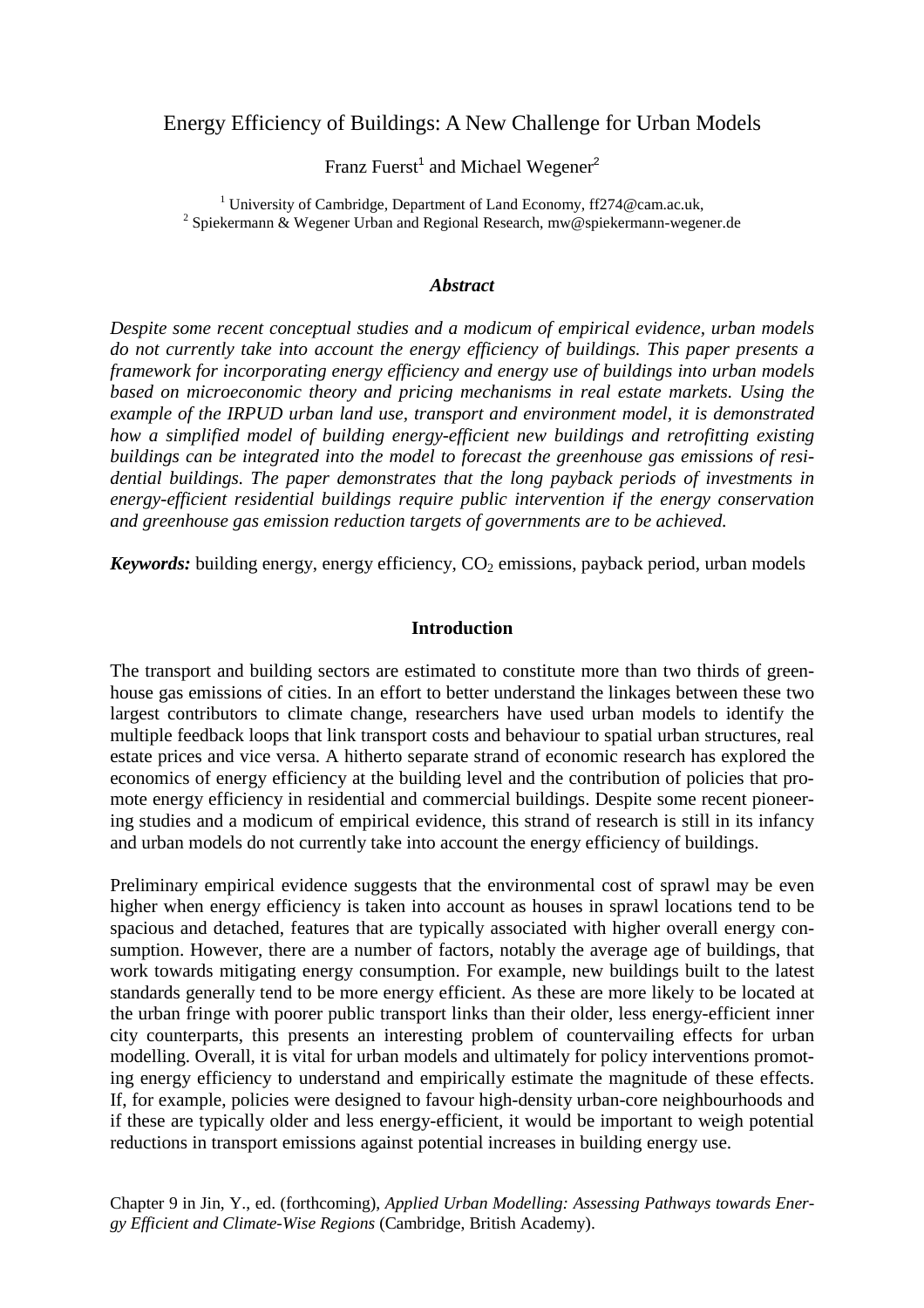This paper reviews the literature on the interactions between urban form and energyefficiency of buildings and domestic energy efficiency investments. It then presents a framework for incorporating energy efficiency and energy use of buildings into urban models based on microeconomic theory and pricing mechanisms in real estate markets and illustrates this with a simplified pilot application. It concludes that urban models should include energy costs associated with a given property and location to understand the aggregate effects of the interaction between transport and building energy consumption.

## **Does Location Determine Domestic Energy Consumption?**

The impact of urban form on energy consumption and greenhouse gas emissions in the transport sector is the subject of many scientific studies and is an important component of most contemporary urban models. It is now well established that a significant positive association exists between the degree of dispersion in regions and countries and their average total household energy use (Kenworthy 2003). A more recent study by Glaeser and Kahn (2010) finds a strong negative association between greenhouse gas emissions and land use regulations and reports that urban density is associated with lower emissions both when comparing central cities to their suburbs and comparing different metropolitan areas. Focussing on the link between energy prices and house prices, Molloy and Shan (2013) report that a 10 per cent increase in gasoline consumption leads to a 10 per cent reduction in housing construction but no significant reduction in house prices. However, no equivalent study exists that investigates a possible link between energy prices and house prices in proportion to a building's exposure to domestic energy price risk. More generally, the link between urban form and energy consumption of buildings has received far less attention than the study of the land use transport nexus, possibly because any such relationship is fraught with a number of mediating and confounding factors. Chief among these are the vintage of the local building stock, the level of household incomes, lifestyle choices and the prevalence of detached housing.

A first attempt to estimate the overall energy footprint of an urban area, including residential energy consumption, is presented by Larson *et al.* (2012). In their general equilibrium framework the authors include household energy consumption as a function of dwelling area, household income, energy prices, structure type of the dwelling and a vector of other controls and find that physical characteristics of the dwelling (particularly size and structure type) are among the strongest predictors of total household energy demand.

One of the few studies that explicitly focus on the relationship between urban form and residential energy use was by Ewing and Rong (2008) who conducted an empirical analysis both at the household and US county level and conclude that low-density, detached housing is generally associated with higher energy use. Of the three causal pathways discussed by the authors, electricity transmission losses, urban heat islands and energy requirements of different housing stocks, only the latter will be considered in the present paper. Using US census data, Ewing and Rong demonstrate that residents of 'sprawling' counties are more likely to live in large and detached houses. While this may not be surprising, they also report that households living in detached houses consume 54 per cent more energy for space heating and 26 per cent more for space cooling compared to households living in multifamily units. Similarly, a household living in a 2,000 square-foot house consumes 16 per cent more for space heating and 13 per cent more for space cooling. The authors' general conclusion is that compact urban development carries a double benefit in that it not only reduces transportation energy and greenhouse gas emissions by 20–40 per cent compared to sprawl but also reduces domestic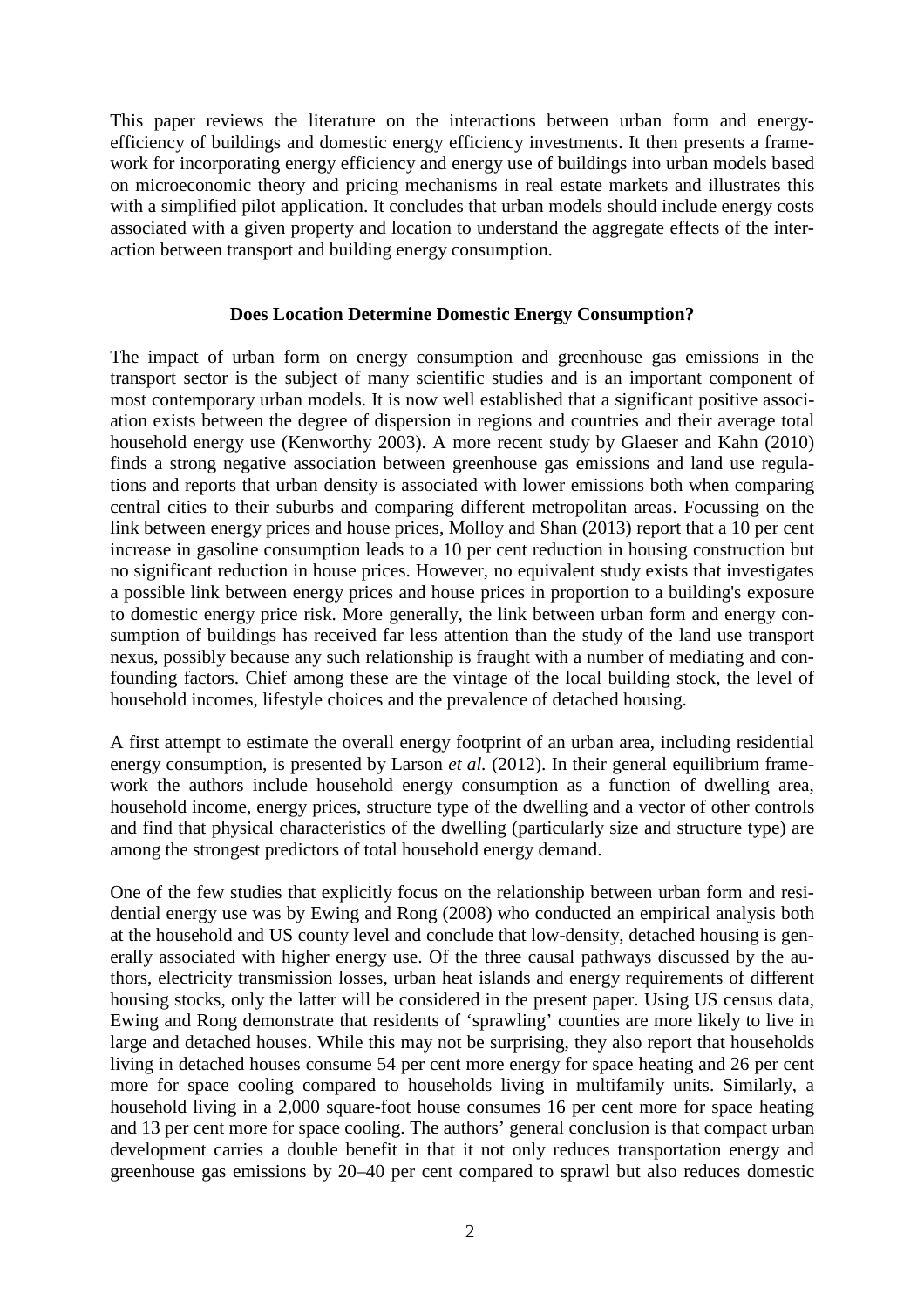energy use and emissions to a similar extent. Ewing's and Rong's conclusions have been challenged, among others by Randolph (2008) and Staley (2008) mainly on methodological grounds. Their critical evaluation targets the fact that Ewing and Rong combine three unrelated datasets to conduct their analysis and do not take into account spatial differences in energy efficiency of houses and appliances. They also criticise the failure to consider the market dynamics underlying domestic energy consumption which encompasses complex trade-offs and choices of households, technological progress and energy pricing reforms, all of which are likely to have a significant impact on the energy profiles of detached suburban homes.

Further empirical evidence on the energy consumption patterns of residential buildings is presented by Myors *et al.* (2005) for Australian buildings. Perhaps surprisingly, the authors find in their study that high rise apartments have considerably higher  $CO<sub>2</sub>$  emissions per dwelling (10.4 tonnes) than low-rises (6.5), mid-rises (7.3) town houses  $\&$  villas (5.1) and detached houses (9.0). When adjusting for the number of occupants, the carbon profile of detached houses becomes even more favourable with per capita  $CO<sub>2</sub>$  emissions of 2.9 tonnes versus 5.4 tonnes for high-rises, 3.8 tonnes for mid rises and 3.4 for low rises. However, the authors caveat these findings with several important data limitations. Randolph and Troy (2007) argue based on the available empirical evidence from Australia that the large variability within a certain type of density suggests that other, possibly more important factors are at play that explain the differential energy use and greenhouse gas emissions.

By contrast, a Canadian study conducted by Norman *et al.* (2006) shows that building operations for low-density development are twice as energy and carbon-intensive as high-density development per capita. However, when measured on a square foot basis, the authors find almost no difference between the two types underlining the importance of the denominator when comparing consumption metrics. These findings also point back to the basic fact that dwelling size matters in explaining energy consumption. More to the point, both neighbourhood density and house type appear to be linked to differences in the average size of a typical dwelling across locations, e.g. larger detached houses in suburban locations versus smaller apartments in central locations. In an effort to disentangle these effects, Kaza (2010) applies a quantile regression framework and finds that the effect of reducing housing size by 100 sqm only has the same effect as a relatively moderate price increase of electricity by 9–25 US\$ per MWh. The author concludes from these findings that a focus on energy price instruments is preferable over policies that target consumption of living space. This appears plausible as policy measures to limit or reverse average space consumption per capita are likely to be very slow, difficult to implement and might be considered by most households an infringement on their quality of life. Apart from building type and size, building vintage appears to be a crucial determinant of energy and carbon intensity. A recent study by the NHBC Foundation (2012) demonstrates that households living in houses built under current UK regulations consume about 50 per cent less energy than in a comparable Victorian-age building, even if modern improvements to the latter are taken into account.. Energy consumption is expected to drop by another 50 per cent between 2012 and 2016 if government aspirations for future building standards are implemented as planned.

## **Domestic Energy Efficiency Investments: A History of Paradoxes?**

Much of the scholarly debate on energy efficiency investments in the domestic sector revolves around the existence of an 'efficiency paradox' or 'energy paradox' (not to be confused with the 'green paradox' relating to Hotelling's rule on resource extraction). At the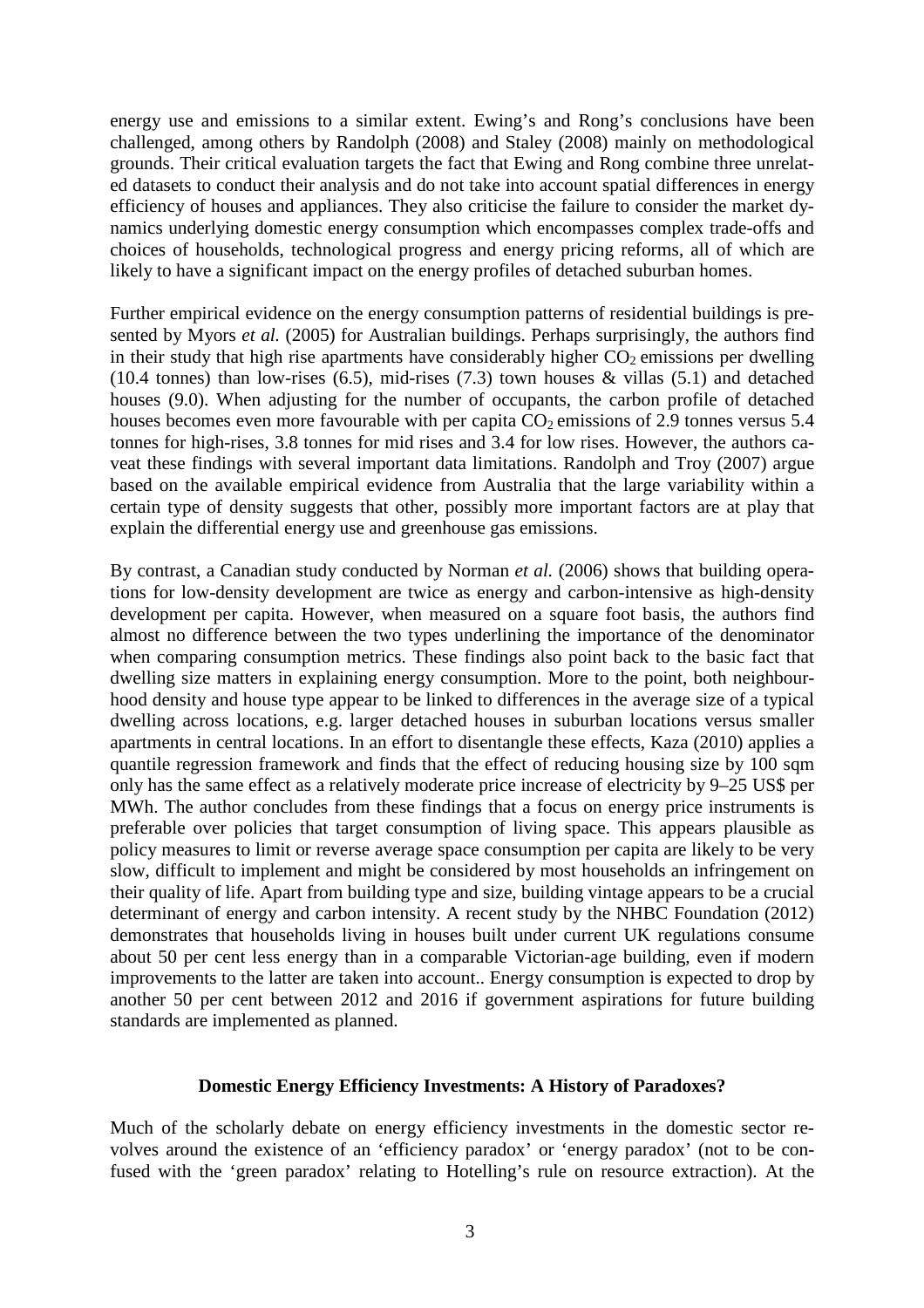heart of this paradox is the observation that the diffusion rate of energy-efficient technologies and appliances is considerably slower than what would be expected from a pure profitmaximising return-on-investment perspective. Early studies on this phenomenon such as Hausman (1979), Train (1985), Jaffe and Stavins (1994) and Howarth and Sanstad (1995) commonly argue that the paradox arises because investors apply exceedingly high implicit discount rates to these investments. In a similar vein, van Soest and Bulte (2001) argue that the observed slow adoption rate may not be a paradox after all when including the option value of waiting under conditions of rapid technological progress that is marked by 'jumps' in both affordability and efficiency. Investments in energy efficiency, even as they concern the proverbial 'low-hanging fruit', are to a certain extent irreversible and hence need to be weighed against the costs and benefits of investing at a future point in time. Going beyond this widespread discount rate argument, however, more recent studies such as Allcott and Mullainathan (2010) and Jaffe *et al.* (2005) identify additional barriers to large-scale investments into energy-efficient technology ranging from behavioural economic explanations to negative externalities in the diffusion process. More recently, Keirstead and Calderon (2012) have highlighted the importance of adequate modelling frameworks in the decision-making process. They argue that the current bottom-up assessment by local authorities to develop energy strategies is likely to miss the dynamic interactions between technologies, spatial neighbourhood factors and the differential impact of policies.

In essence, the efficiency paradox may be the result of a triple market failure. The first market failure occurs because of negative externalities of greenhouse gas emissions, i.e. the social cost of the emissions is not reflected in prices paid by consumers, which is effectively a disincentive for firms to increase research and development expenditure on energy-efficient technologies. The second market failure is brought about by positive externalities in the development of green technology. Firms investing in research to develop innovative energy efficient solutions incur high costs but are unable to reap all the benefits of their investments due to inevitable knowledge spillovers to other firms. The third market failure is due to adoption externalities, i.e. the adoption process is characterised by dynamic increasing returns which accrue from widespread production and use of a technology. Compounding these three types of market failure is the fact that energy markets are by no means perfectly competitive in that there exist high barriers to entry and complex price and tariff regulations in most countries.

Apart from these barriers relating to investment and adoption processes, further paradoxes arise on the consumer's side. The most prominent of these is termed 'Jevons paradox' (also called the 'rebound' or 'backfire' effect) which posits that improvements in energy efficiency result in an increase rather than a reduction in energy consumption. Jevons (1865) derived this paradox from his observations of vastly increased resource use of coal following efficiency improvements to the steam engine in the 19th century. More recently, Khazzoom (1980) has specified the economic principles underlying the rebound effect. At present, the existence and relevance of this phenomenon is the subject of a broad academic and political debate. Critics of the concept point to the fact that the increasing use of 'smart' technologies (e.g. motion sensors for lighting) is likely to dampen or even neutralise any direct rebound effects. While empirical evidence is still relatively piecemeal, the debate is of immediate relevance to environmental and climate change policy. If Jevons' paradox applies even in the current and future environment, then energy efficiency improvements would be insufficient or even counter-productive for mitigating climate change and resource scarcity. As Alcott (2005) points out, in the fundamental I=PAT equation (Environmental Impact is a function of Population, Affluence and Technology), all right-hand side factors influence each other, resulting in increased environmental stress and resource use.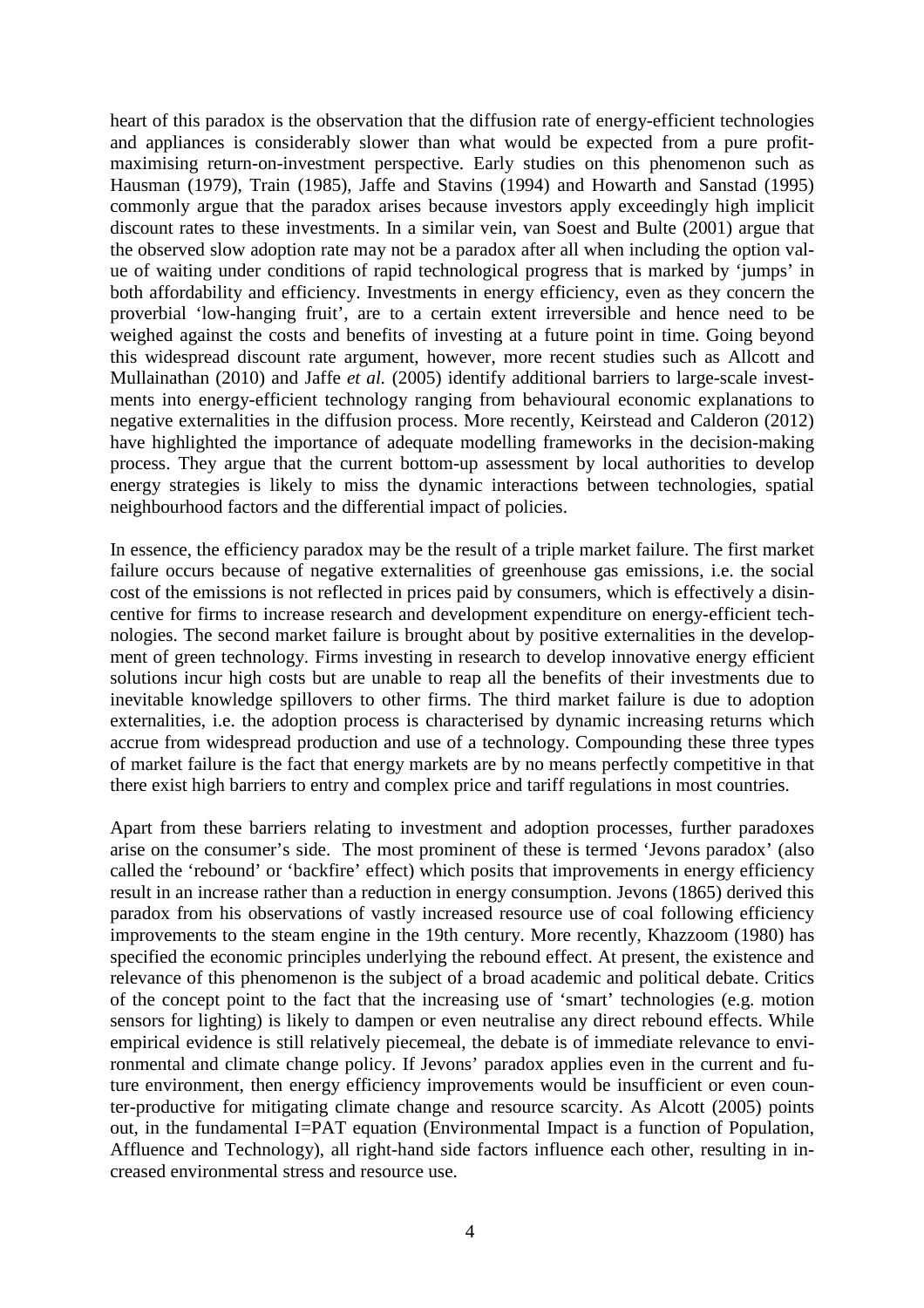Greening *et al.* (2000) distinguish three types of rebound effects. Firstly, the direct rebound effect implies that any efficiency gains will be offset by increased demand for a product or resource. Secondly, indirect effects alter the demand functions for a number of other consumer products via increased disposable incomes. Thirdly, economy-wide equilibrium effects arise from a series of changes to final and intermediate demand functions and the expansion of firms' production capacities, resulting in complex adjustments to equilibrium prices and quantities which can only be captured by a general equilibrium analysis. Ultimately, the supply response to changes in energy efficiency depends on the type of production function. In a Cobb-Douglas framework, technological progress is bound to result in increased consumption due to its fixed rate of substitution. By contrast, in a CES production function the outcome will depend on the parameter value of the elasticity of substitution between primary resources and other factor inputs. If this parameter is less than unity, aggregate energy consumption will decline and vice versa. Overall, empirical identification and estimation of these effects and parameter values have proven to be difficult. Empirical studies estimate a direct rebound effect in the order of magnitude of 10–20 per cent. Considering the policy implications of these findings, several critics of the 'gospel of efficiency', such as Herring (2006) propose a primacy of energy sufficiency over energy efficiency in the formulation of effective market-based policy interventions.

## **Modelling Investments in Domestic Energy Efficiency**

The financial characteristics of energy efficiency investments are often expressed in payback periods, i.e. the time period required to repay the investment via savings in energy costs. While this popular metric has a number of drawbacks and limitations, for example regarding risk adjustment and the time value of money, it is an apt tool for investors seeking to gauge and compare expected amortisation periods. Typically, investments with shorter payback periods are favoured over investments with longer payback periods. This is equivalent to a higher marginal return or internal rate of return (DeCanio 1998).

A key practical problem in calculating payback periods is the uncertainty surrounding the true future cost savings as well as any investment inefficiencies at the market or individual level which may in turn lower investors' willingness to invest or willingness to pay. Allcott and Greenstone (2012) present a comprehensive model that takes into account investment inefficiencies such as imperfect information, lack of attention or interest, excessive risk aversion and credit constraints. The decision to invest in domestic energy efficiency is also modelled as a function of the social cost or uninternalised externality of energy use. A large uninternalised externality in energy prices implies longer payback periods and, consequently, lower aggregate levels of investment. Conversely, when a Pigovian tax, carbon trading scheme or similar measure that aims to internalise externalities is implemented, payback periods become shorter and investments in energy efficiency become generally more attractive. However, the attractiveness of this investment opportunity must be measured relative to competing asset classes. For example, if risk-adjusted returns on stocks, bonds and other asset classes decrease, a rise in energy efficiency investment can be expected, even if the absolute payback period of the latter has not changed.

However, a complete model of energy efficiency investment decisions also needs to capture the fundamental *split incentives* problem that characterises real estate rental markets in particular. In a rental property, costs and benefits typically accrue to different agents, which complicates the investment decision further. Assuming that the rent paid by the tenant is net of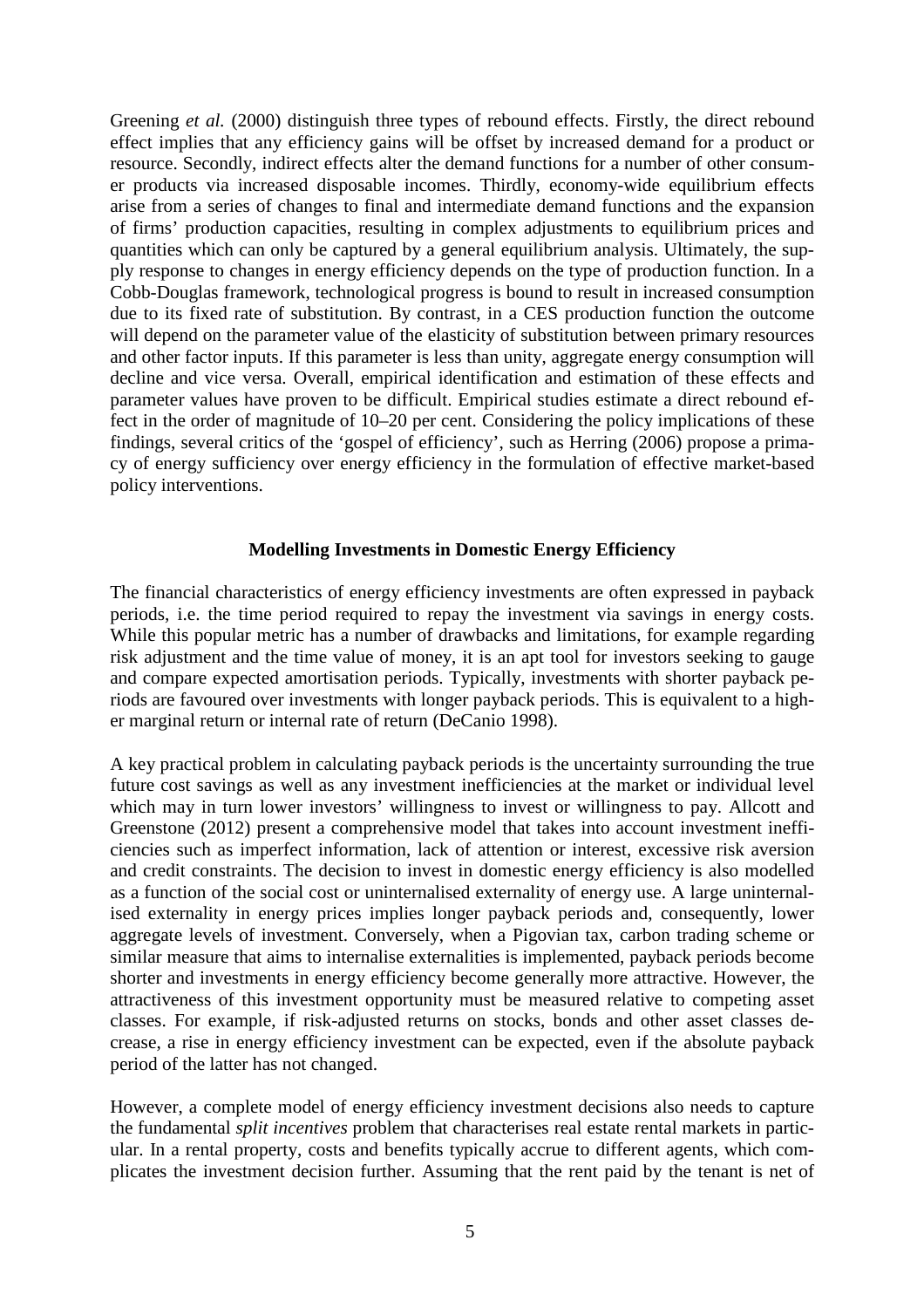utilities and payable according to their individual energy usage, there is no *a priori* incentive for the landlord to bear the upfront capital investment of energy efficiency measures regardless of the payback period or internal rate of return of the investment. However, a landlord may still be able to recoup her retrofitting expenses through higher rent payments, provided that tenants exhibit a higher willingness to pay for inhabiting a more energy-efficient property and benefitting from lower energy bills (for a discussion of tenants' willingness to pay see for example Fuerst and McAllister 2011). On the cost side of the formula, cost reductions are to be expected when energy retrofits are carried out as part of a general modernisation or refurbishment of a property, for example when contracts are bundled and other cost savings arise from a simultaneous upgrade of the general quality of a dwelling as well as its heating, cooling, ventilation and air conditioning systems, wall and loft insulation, lighting systems etc.

### **Data**

Empirical data about retrofitting of buildings to improve the energy efficiency of buildings are still very rare. There exists quite some research on the retrofitting costs and energy savings of different types of measures, such as wall insulation, new windows or more efficient heating systems based on samples of retrofitted buildings. But there is very little information about the willingness of home owners, landlords and housing associations to invest in energy retrofitting under different market conditions, energy prices, energy standards, public subsidies and other investment alternatives.

In the United Kingdom, several efforts are underway to specify the conditions under which the Government's legally binding greenhouse gas reduction target of 80 per cent by 2050 may be achieved. Possibly the most prominent of these is the 2050 Pathways project of the Department of Energy and Climate Change (DECC) which is a spreadsheet-based application for defining detailed energy demand and supply scenarios for each sector of the economy. The household sector is broken down into the basic categories (a) domestic space heating and hot water and (b) domestic lighting, appliances and cooking. The Pathways model then calculates the energy flows and greenhouse gas emissions for each scenario using user-supplied assumptions on average room temperatures, penetration rates of insulation retrofits, average thermal leakiness, type of new domestic heating systems and energy demand from domestic lighting and cooking (DECC 2010; 2011). While impressive in its comprehensiveness and long time horizon forecasts, the Pathways 2050 model has been criticised for being relatively inflexible and not recognising the crucial importance of governance, behavioural and technical parameters (Foxon 2012).

A further strand of research on the deployment of energy efficiency in buildings is being undertaken under the auspices of the Energy Efficient Cities Initiative (EECi) at the University of Cambridge. This is a cross-disciplinary effort to enhance the current understanding of urban energy systems and suitable strategies for reducing energy demand and greenhouse gas emissions through building and transport technology, micro-generated power and planning policy. Within the EECi framework, a number of pertinent micro-level studies of building energy performance have been carried out, for example by Booth and Choudhary (2012), Booth *et al.* (2012) and Choudhary (2012). The main contribution of these studies is that they demonstrate how the considerable uncertainty surrounding energy efficiency retrofits can be quantified using Bayesian and probabilistic methods.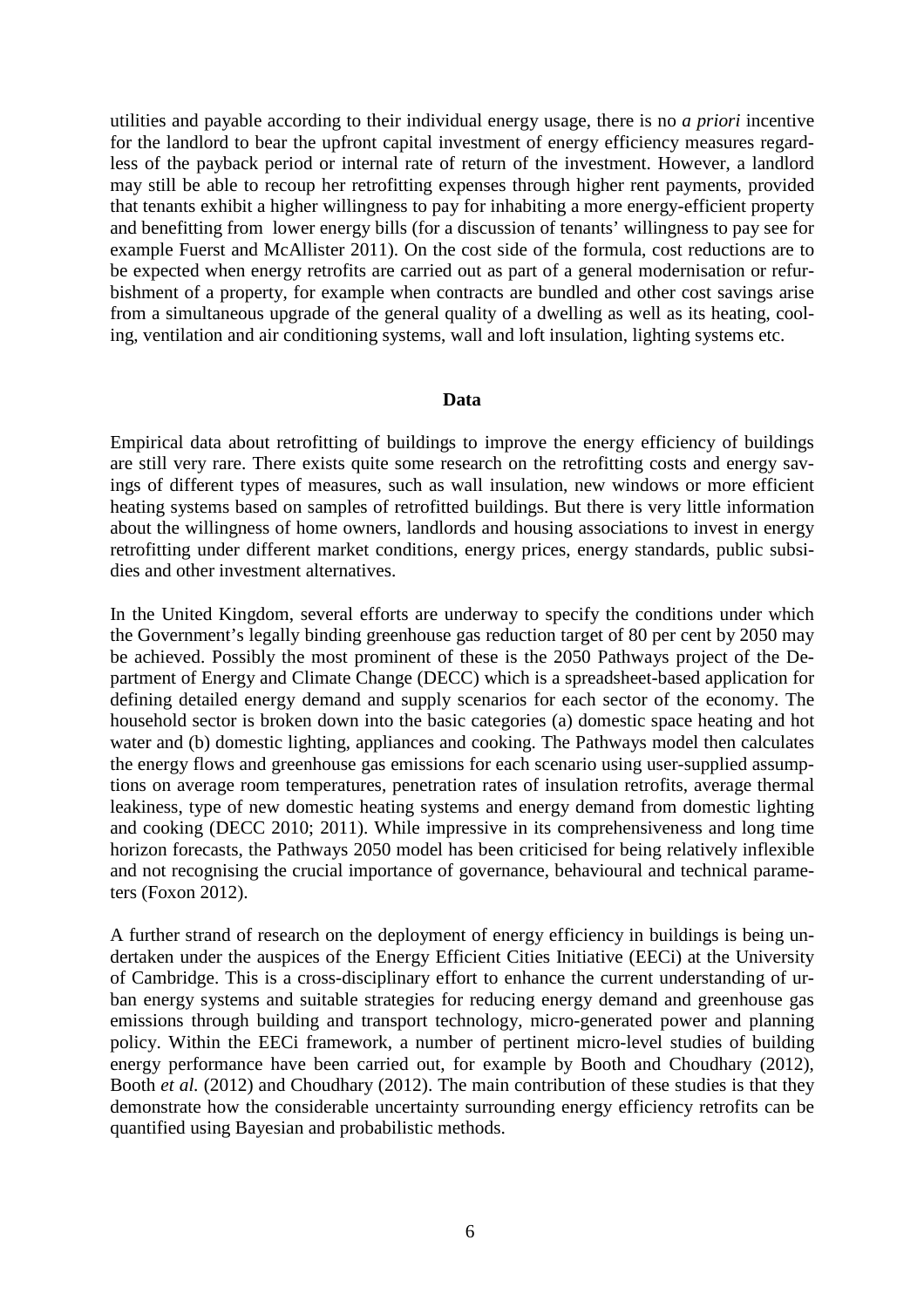Parallel efforts to build a knowledge base have been made by the Climate Change Risk Mitigation Project also at the University of Cambridge, in particular the Building Retrofit Project in a cooperation of academic institutions, businesses. local residents and local authorities. In the context of this project, valuable information on the cost of individual energy efficiency measures has been collected. For example, interior and exterior insulation as well as enhanced glazing were identified as the costliest measures. By contrast, loft insulation is a relatively cheap measure but its greenhouse gas reduction potential is comparable to that of these more expensive measures (Crawford-Brown 2012).

In the UK commercial property sector a report by the Investment Property Forum (IPF 2012) has identified the cost and improvement retrofitting measures required for achieving higher energy efficiency as reflected in Energy Performance Certificates (EPCs). The authors report that all offices investigated in this study could be upgraded by at least one grade on the A to G scale for EPCs with just one per cent or less of the general refurbishment budget. Among these, they find that older air-conditioned offices present the most cost-effective investment opportunity as they can be 'future-proofed' with a moderate additional capital investment of 2.6 per cent above the standard refurbishment budget. Local statistics collected by the Department of Energy and Climate Change showed that retrofitting of buildings almost tripled between 2008 and 2012 (DECC 2012).

In Germany the German Energy Agency collected data on retrofitting costs and energy savings based on a large sample of retrofitted buildings (DENA 2010; 2011). Similar data from several studies were compiled by the Cologne Institute of Economic Research (IW 2012). The analysis showed that it is difficult to disentangle energy retrofitting from normal upgrading of residential buildings aimed at improving the quality and comfort of flats or houses. The Fraunhofer Institute of Buildings Physics published the diagram shown in Figure 1 summarising the development of energy efficiency standards for residential buildings and the actual building practice since 1980 with extrapolation into the near future compared with the energy efficiency that can be achieved in theory but has been achieved only in few demonstration projects (Erhon *et al.* 2010). The stepwise descending horizontal lines at the top of the diagram indicate the already implemented and planned energy standards of the Federal Heat Protection (WSVO) and Energy Conservation (EnEV) directives.

Despite the growing interest of national and local governments in energy efficiency of buildings, data on the quantitative volume of energy efficiency retrofitting are still fragmentary. There are neither spatially high-resolution inventories of the energy efficiency of the existing building stock nor data on the adoption of various policies to promote energy retrofitting in response to various policy incentives. This makes it nearly impossible to statistically estimate sophisticated models of landlord behaviour based on microeconomic theory proposed in the literature reviewed above.

Because of this the following experimental implementation of a retrofitting submodel in an urban model works with elasticities which capture the aggregate behaviour of groups of landlords in residential submarkets, i.e. types of dwellings in zones. The model used for this is the model of urban land use, transport and environment developed the Institute of Spatial Planning of the University of Dortmund, the IRPUD model (Wegener 2011). A challenge in this exercise was the fact that specifics of structural building characteristics such as current insulation, heating systems and household consumption and preference parameters were not directly observable at the building level in the study region. It was therefore necessary to apply average values to each zone and housing type.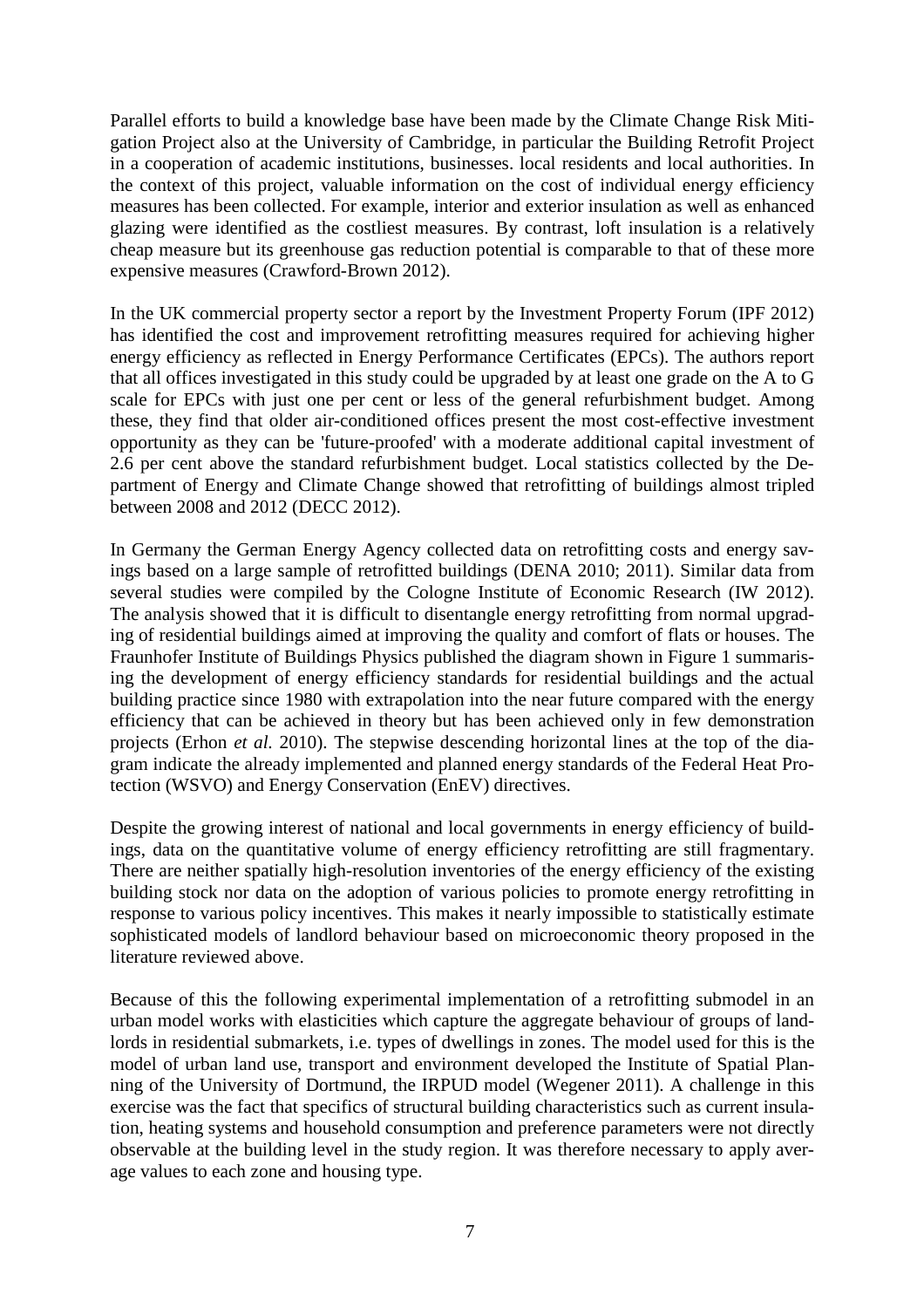

#### Primary energy need semi-detached house - heating [kWh/m<sup>2</sup>a]

**Figure 1.** Energy standards and building practice in Germany (Erhorn *et al.* 2012: 3, reproduced with kind permission by the authors)

### **Implementation in the IRPUD Model**

The IRPUD model is a simulation model of location and mobility decisions in a metropolitan area. A description of the model is contained in Chapter 14 (Wegener 2014). To date the model only calculates energy consumption and  $CO<sub>2</sub>$  emissions of person travel. To consider also energy consumption and  $CO<sub>2</sub>$  emissions of buildings, the submodels for new construction and upgrading of residential and non-residential buildings are currently being extended. Here the new submodel for upgrading residential buildings and first results are presented.

There are several motivations for upgrading residential buildings. Owner-occupiers want to improve quality and comfort of their houses. Landlords invest in their housing stock if they can expect to raise their profits when selling or letting their units. With rising energy prices retrofitting of houses for saving energy has become an additional motivation. Landlord behaviour is assumed to be demand-oriented. The proportion of dwellings upgraded in each period is calculated for each dwelling type in each zone as a function of the expected rent increase in that submarket after improvement. As the eventual rent increase is not known at this point in time, the landlords employ a simple rent expectation model based on vacancy rates at the beginning of the simulation period:

$$
U_{ki}(t, t+1) = D_{ki}(t) \left[ \frac{V_{ki}(t)}{D_{ki}(t)} \right]
$$
 (1)

where  $U_{ki}(t,t+1)$  is the number of dwellings of housing type k in zone *i* to be upgraded if a sufficient number of dwellings of the same size and building type but lesser quality exists in the zone,  $D_{ki}(t)$  is the number of dwellings of this type in the zone and  $V_{ki}(t)$  is the number of vacant dwellings of this type. The exogenous elasticity curve f [.] controlling the investment behaviour of landlords reflects the assumption that landlords upgrade their housing stock if the number of vacancies is low.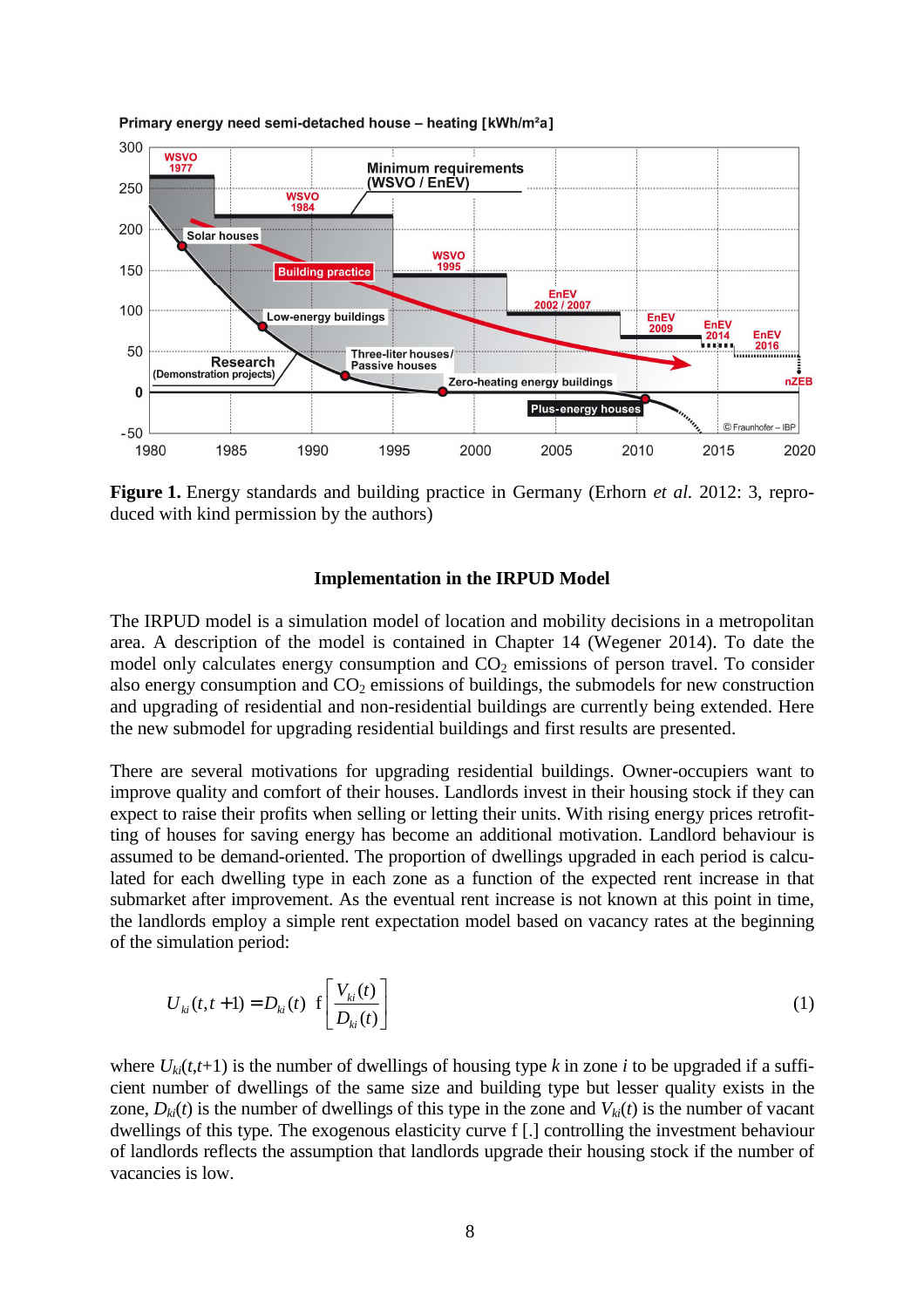Figure 2 shows the function that is used in the pilot application presented in this paper:



**Figure 2.** Elasticity of upgrading v. vacancy rate

The willingness of landlords to invest in energy retrofitting depends on the probability of cost savings through measures to improve the energy efficiency of buildings, such as better insulation or more efficient heating systems. It is assumed that if energy prices rise and/or government incentives support energy retrofitting, the number of retrofitted units will grow. As it was pointed out above, the attractiveness of energy retrofitting investments can be measured by the payback period, i.e. the number of years needed until the accumulated discounted savings in building energy have become greater than the initial investment. The payback period  $P_{ki}(t)$  ends in year *t* if

$$
C_{ki}(0) \le \sum_{t} S_{ki}(t) / (1+r)^{t}
$$
 (2)

where  $C_{ki}(0)$  is the initial cost minus any subsidies, *r* is the interest rate if the money were invested elsewhere and  $S_k(t)$  are the savings in energy made in each year until year *t* or, in the case of rented dwellings, the proportion of savings that can be recovered from tenants. This formulation makes it possible to assume changes in energy prices over time but requires that the length of the payback period is found by simulation. This part of the building energy submodel is tentative as personal characteristics of homeowners, such as age and income, are known to have a significant influence on the willingness to invest in energy retrofitting (DENA, 2010; 2011), but to combine these factors with the payback period requires more empirical work, so this refinement must be left to a later stage in the research.

To illustrate the payback period, in Table 1 the changes in investment costs and energy savings over the years are shown for several alternatives. The grey areas indicate the years after the payback period when the accumulated savings in energy costs are larger than the investment costs plus interests. Figure 3 shows the four payback scenarios in graphical form. The payback period ends where the curved lines intersect with the null line.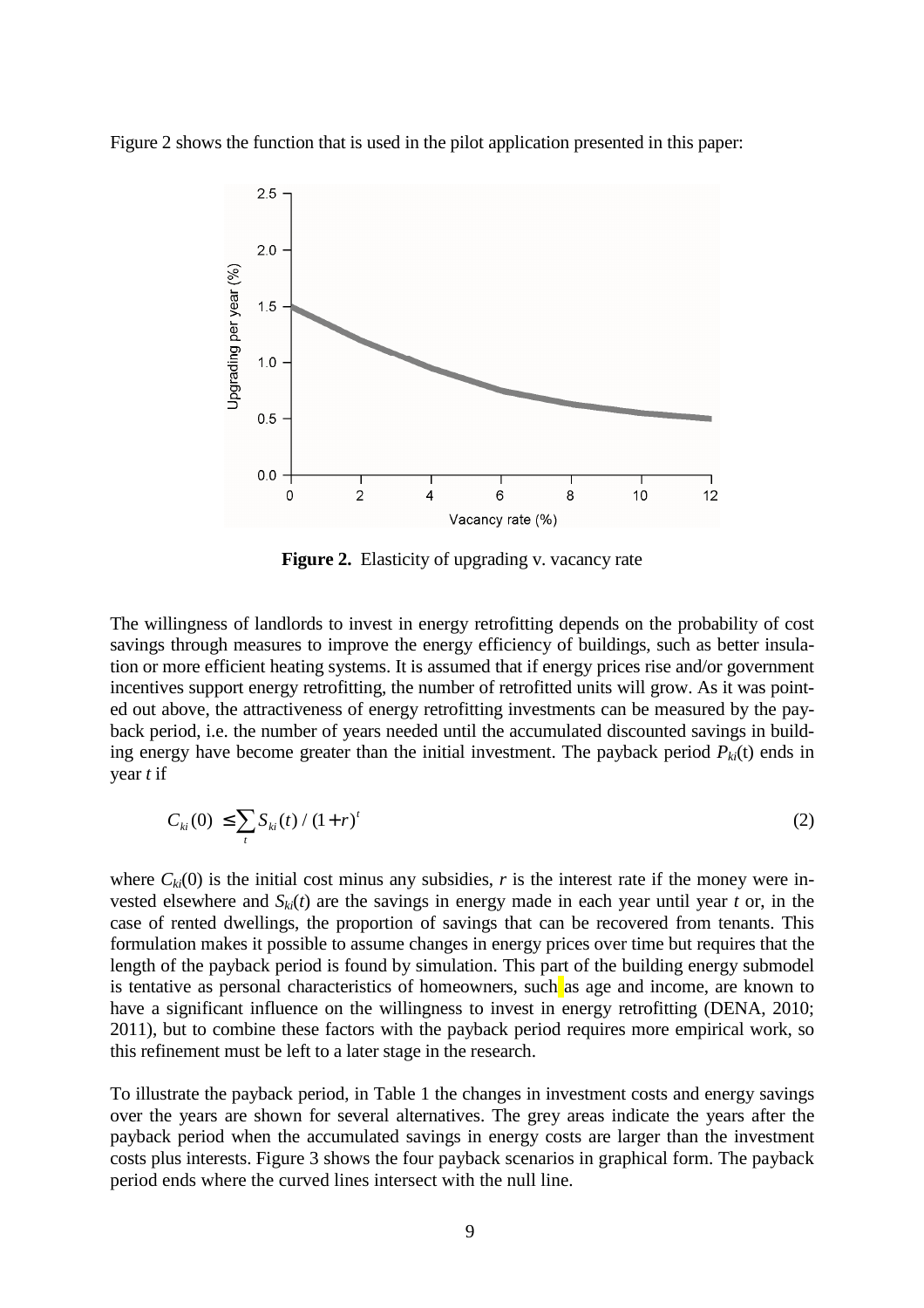| After<br>year  | Base <sup>1</sup> |                | Subsidies <sup>2</sup> |                | Higher energy<br>price <sup>3</sup> |         | Rental market <sup>4</sup> |                |
|----------------|-------------------|----------------|------------------------|----------------|-------------------------------------|---------|----------------------------|----------------|
|                | Costs             | Savings        | Costs                  | Savings        | Costs                               | Savings | Costs                      | Savings        |
| $\theta$       | 20.000            | $\overline{0}$ | 13.332                 | $\overline{0}$ | 20.000                              | 0       | 20.000                     | $\overline{0}$ |
| 1              | 20.000            | 2.330          | 13.332                 | 2.330          | 20.000                              | 4.660   | 20.000                     | 1.165          |
| $\overline{2}$ | 20.000            | 4.592          | 13.332                 | 4.592          | 20.000                              | 9.185   | 20.000                     | 2.296          |
| 3              | 20.000            | 6.789          | 13.332                 | 6.789          | 20.000                              | 13.577  | 20.000                     | 3.394          |
| $\overline{4}$ | 20.000            | 8.921          | 13.332                 | 8.921          | 20.000                              | 17.842  | 20.000                     | 4.461          |
| 5              | 20.000            | 10.991         | 13.332                 | 10.991         | 20.000                              | 21.983  | 20.000                     | 5.496          |
| 6              | 20.000            | 13.001         | 13.332                 | 13.001         | 20.000                              | 26.003  | 20.000                     | 6.501          |
| 7              | 20.000            | 14.953         | 13.332                 | 14.953         | 20.000                              | 29.905  | 20.000                     | 7.476          |
| 8              | 20.000            | 16.847         | 13.332                 | 16.847         | 20.000                              | 33.695  | 20.000                     | 8.424          |
| 9              | 20.000            | 18.687         | 13.332                 | 18.687         | 20.000                              | 37.373  | 20.000                     | 9.343          |
| 10             | 20.000            | 20.472         | 13.332                 | 20.472         | 20.000                              | 40.945  | 20.000                     | 10.236         |
| 11             | 20.000            | 22.206         | 13.332                 | 22.206         | 20.000                              | 44.413  | 20.000                     | 11.103         |
| 12             | 20.000            | 23.890         | 13.332                 | 23.890         | 20.000                              | 47.779  | 20.000                     | 11.945         |
| 13             | 20.000            | 25.524         | 13.332                 | 25.524         | 20.000                              | 51.048  | 20.000                     | 12.762         |
| 14             | 20.000            | 27.111         | 13.332                 | 27.111         | 20.000                              | 54.221  | 20.000                     | 13.555         |
| 15             | 20.000            | 28.651         | 13.332                 | 28.651         | 20.000                              | 57.302  | 20.000                     | 14.326         |
| 16             | 20.000            | 30.147         | 13.332                 | 30.147         | 20.000                              | 60.293  | 20.000                     | 15.073         |
| 17             | 20.000            | 31.599         | 13.332                 | 31.599         | 20.000                              | 63.197  | 20.000                     | 15.799         |
| 18             | 20.000            | 33.008         | 13.332                 | 33.008         | 20.000                              | 66.017  | 20.000                     | 16.504         |
| 19             | 20.000            | 34.377         | 13.332                 | 34.377         | 20.000                              | 68.754  | 20.000                     | 17.189         |
| 20             | 20.000            | 35.706         | 13.332                 | 35.706         | 20.000                              | 71.412  | 20.000                     | 17.853         |

**Table 1.** Payback scenarios

1 Base scenario: floorspace: 100 sqm; retrofitting cost: 200 €/sqm; interest rate: 3%/year; energy consumption before retrofitting: 200 kWh/sqm; energy consumption after retrofitting: 80 kWh/sqm; energy costs: 0.20 €/ kWh.

2 Subsidies scenario: 33% of retrofitting cost.

3 Higher energy cost scenario: energy costs doubled.



**Figure 3.** Payback scenarios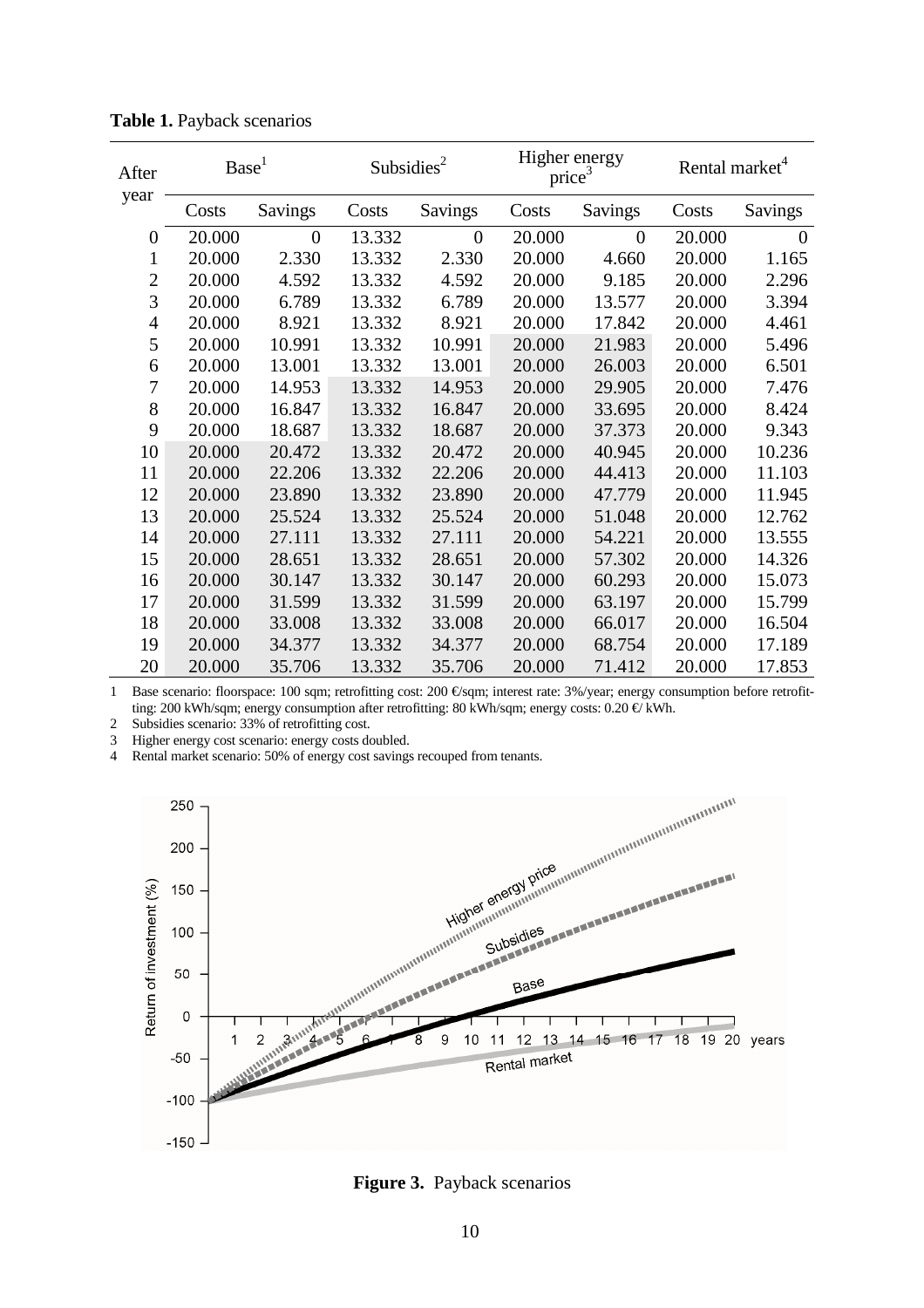Table 1 and Figure 3 show that the length of the payback period becomes shorter through subsidies and a higher energy price, but extends beyond 20 years if the costs of the retrofitting cannot be fully recouped from tenants in the rental market.

It is assumed that investment in energy retrofitting is lower if the payback period is longer and higher if the payback period is shorter:

$$
R_{ki}(t, t+1) = f'[P_{ki}(t)] \tag{3}
$$

The form of function f'[.] used is shown in Figure 4.



Figure 4. Elasticity of retrofitting v. payback period

The two elasticities shown in Figures 2 and 4 are not exclusive as also upgrading in response to market demand (Figure 2) is likely to include improvements of energy efficiency. It is therefore assumed that the actual number of upgrading including energy retrofitting is either  $U_{ki}$  or  $R_{ki}$ , whichever is larger.

A last choice to be made is the degree of energy efficiency selected for the energy retrofitting. It is again assumed that this depends on the payback period:

$$
e_{ki}(t) = \mathbf{f''}\big[P_{ki}(t)\big] \tag{4}
$$

where  $e_{ki}(t)$  is the energy efficiency of the building after the improvement expressed in per cent of the full energy efficiency standard for residential buildings valid in year *t*. If the payback period is short, landlords are more likely to invest in full-scale energy efficiency. Figure 5 shows the form of the elasticity of energy efficiency to payback period used in this pilot application.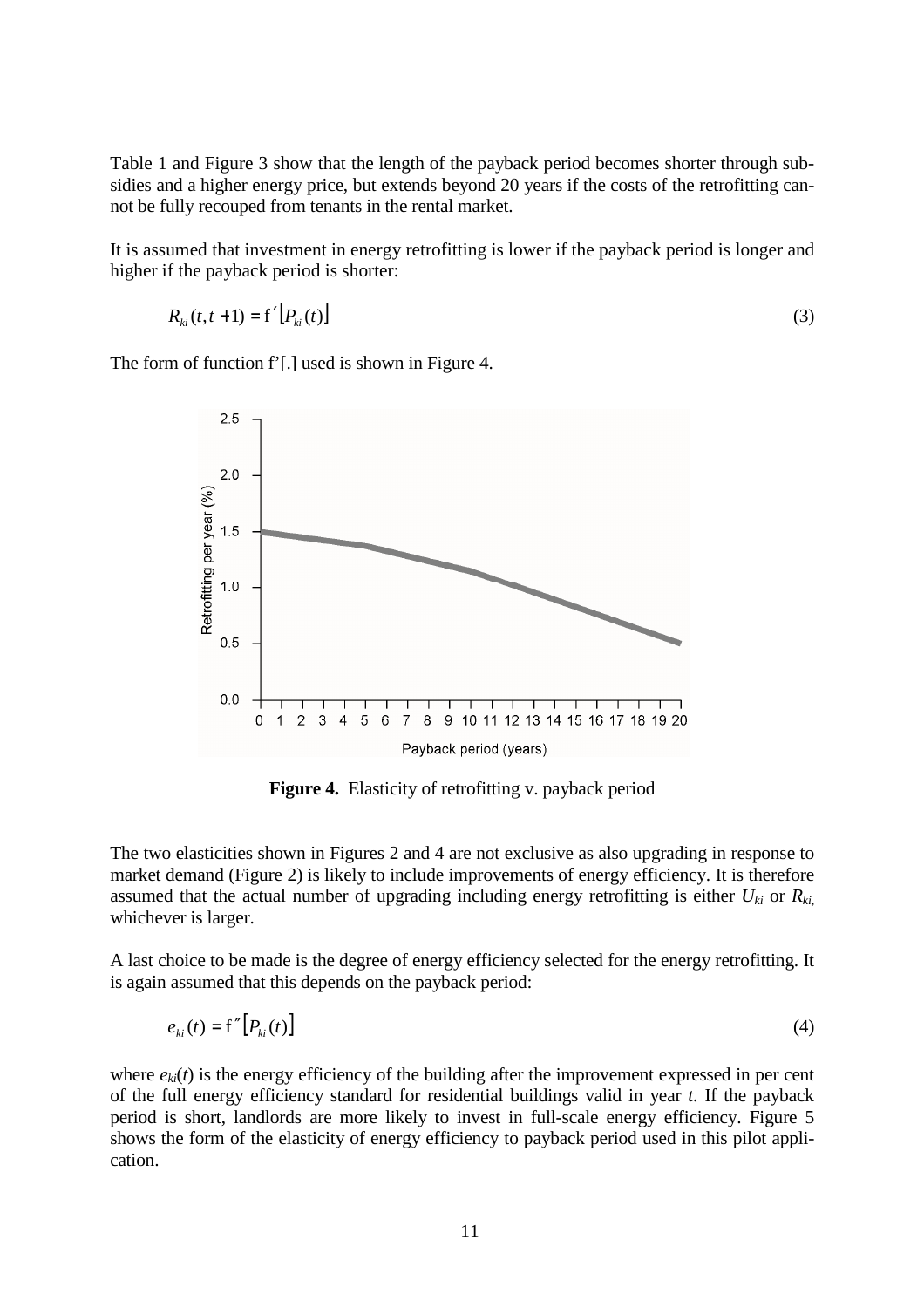

**Figure 5.** Elasticity of energy efficiency v. payback period

Because the decisions about the volume and energy efficiency level of energy retrofitting measures are interdependent, the two elasticities shown in Equations 3 and 4 and Figures 4 and 5 are evaluated simultaneously. In summary, the payback periods used in Figures 4 and 5 take into account the volume and energy efficiency of the planned retrofitting measures, the expected construction costs and the expected development of energy prices and inflation and interest rates.

At the end of each simulation period housing prices and rents are adjusted to reflect changes in housing demand in the previous housing market simulation. In addition to changes of housing prices and rents due to changes in the composition of the housing stock and inflation, housing prices and rents by housing type and zone are adjusted as a function of the demand for housing in that submarket in the period expressed by the proportion of vacant units.

$$
p_{ki}(t+1) = p_{ki}(t) \left[ 1 + f^{**} \left( \frac{V_{ki}(t+1)}{D_{ki}(t+1)} \right) \right]
$$
 (5)

where  $p_{ki}(t)$  is monthly rent or imputed rent per square metre of housing floorspace of dwelling type *k* in zone *i* at time *t*,  $V_{ki}(t+1)$  is the number of vacant dwellings of housing type *k* in zone *i* at time *t*+1, and  $D_{ki}(t)$  is the total number of dwellings of type *k* in zone *i* at time *t*+1.

The function results in a reduction of housing prices and rents if there is a large percentage of vacant dwellings of that kind not bought or rented in the previous housing market simulation, and in a price or rent increase if there are no or only few vacant dwellings left. No attempt is made to determine equilibrium housing prices or rents. The price adjustment model reflects price adjustment behaviour by landlords. If they reduce or increase prices or rents too much, they may experience more vacancies in the subsequent simulation period.

Figure 6 shows the form of function f"'[.] used: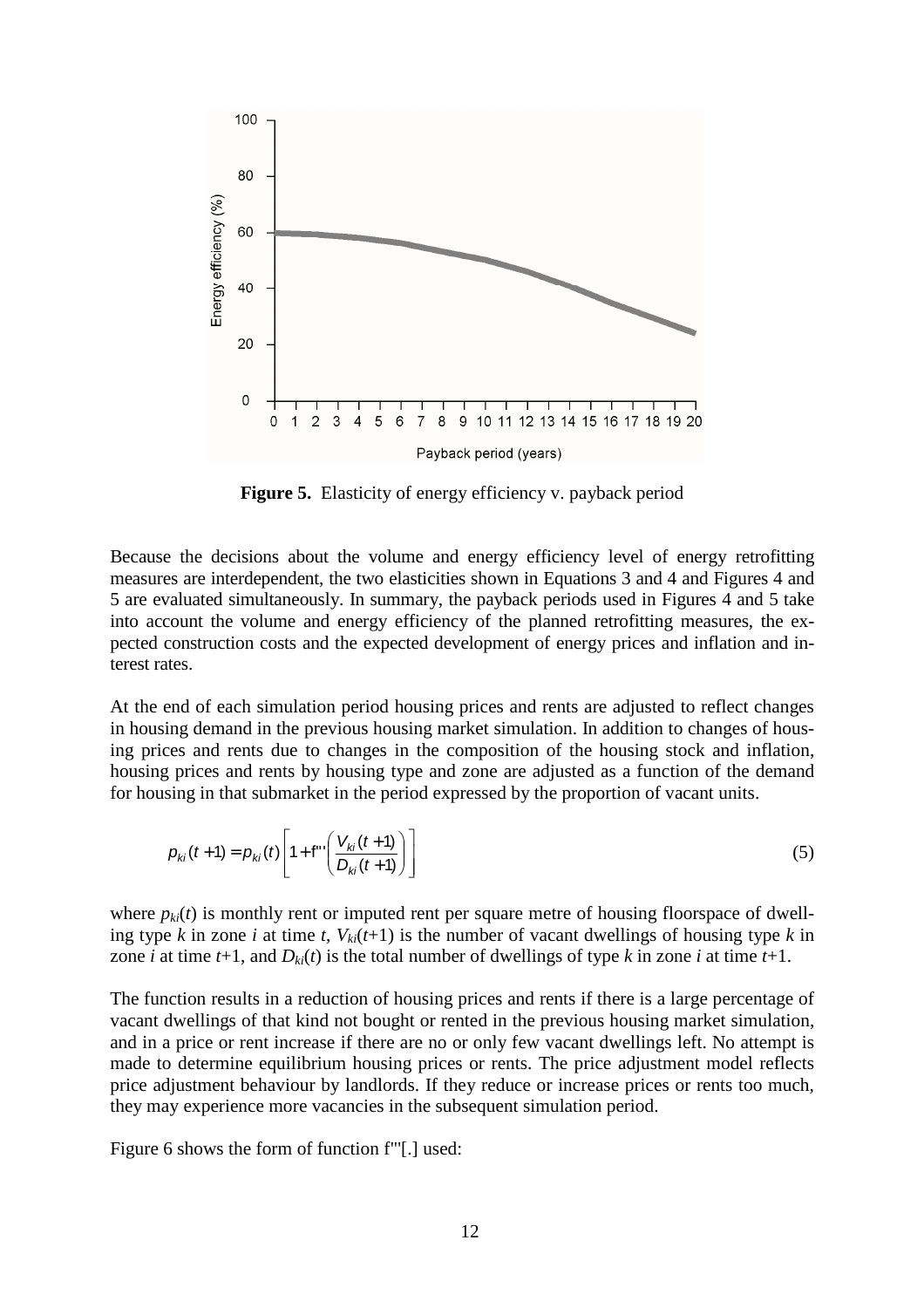

**Figure 6.** Elasticity of change of housing price v. vacancy rate

## **Results**

As demonstrated in the previous section, the IRPUD model was extended by a module for energy retrofitting of residential buildings. The principle used was to first model the decision to invest in energy retrofitting in combination with other motivations for upgrading and then model the decision about the level of energy efficiency to be achieved. The experimental model extension was tested with data of the urban region of Dortmund, Germany.

To examine the sensitivity of the model to policy measures, the four payback scenarios shown in Table 1 were simulated: (1) a *Base Scenario 0* with the most likely framework conditions for retrofitting: moderate energy prices, low interest rates and no specific subsidies for energy retrofitting, (2) a *Subsidies Scenario A* in which 33 per cent of the cost of retrofitting are assumed to be taken over by the government, (3) a *High Energy Cost Scenario B* in which the costs of heating energy are assumed to be doubled and (4) a *Rental Market Scenario C* in which it was assumed that for rented buildings only 50 per cent of the energy savings can be recouped from the tenants.

Figures 7-9 show selected results of the simulations between 1970 and 2030. The simulation of the past period serves to demonstrate that the model is able to reproduce the known trends of the past. The forecasts until 2030 show the combined results of investment decisions of landlords and developers.

Note that these results include the effects of higher energy efficiency standards applied to new residential buildings. It is assumed that the volume of new housing construction is controlled by a similar function of submarket vacancy rates as the one for upgrading of residential buildings shown in Equation 1 and Figure 2. On average, the volume of new construction is less than one per cent of the existing housing stock per year, compared with about half per cent of housing upgrades. It is further assumed that developers and landlords decide on the level of energy efficiency of new residential buildings based on the same function of payback period as shown in Equation 2 and Figure 4.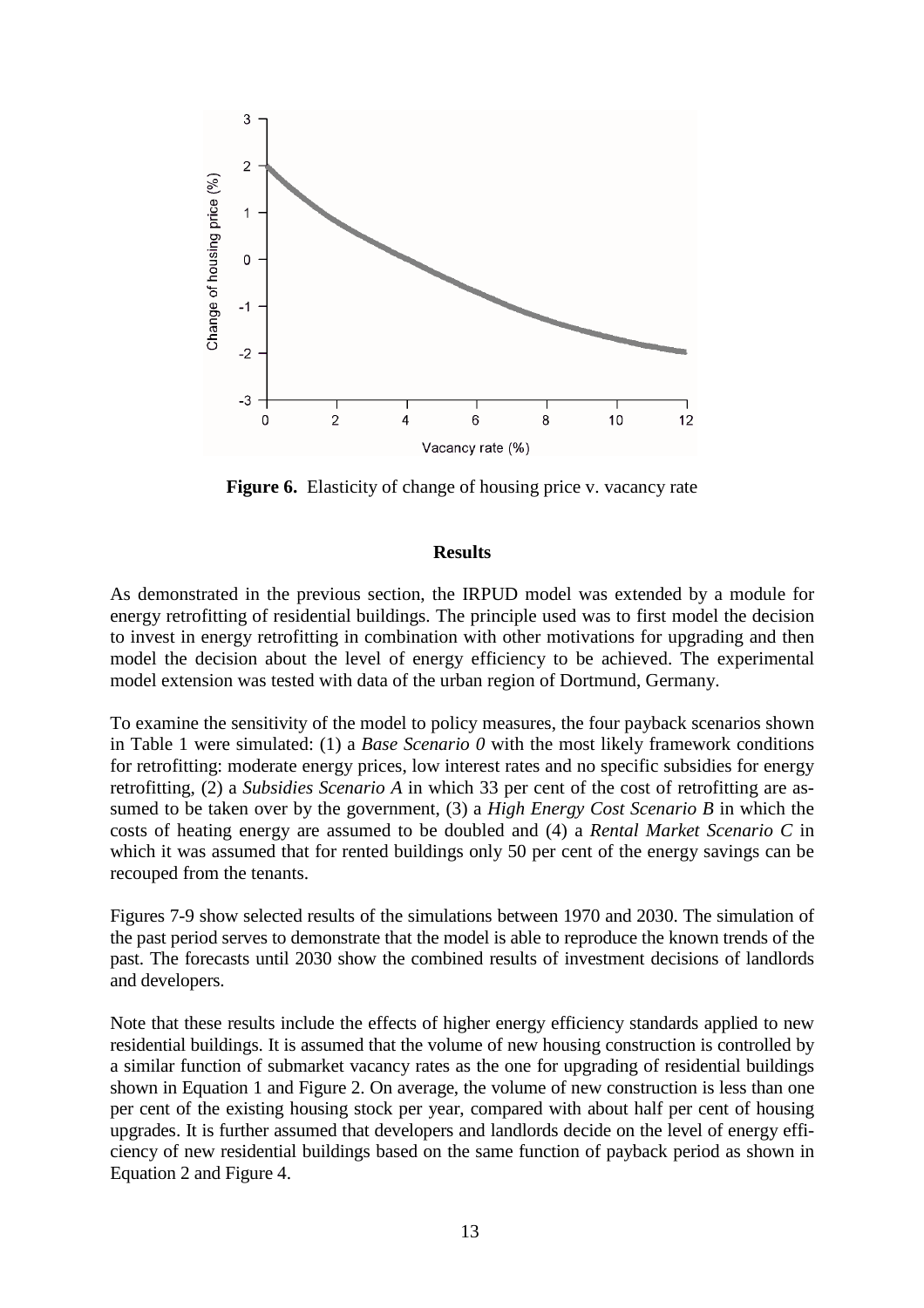**Figure 7.** Residential retrofitting scenarios: Share of energyefficient floorspace (%) 1970-2030



**Figure 8.** Residential retrofitting scenarios: Energy use per sqm per year (kWh) 1970- 2030

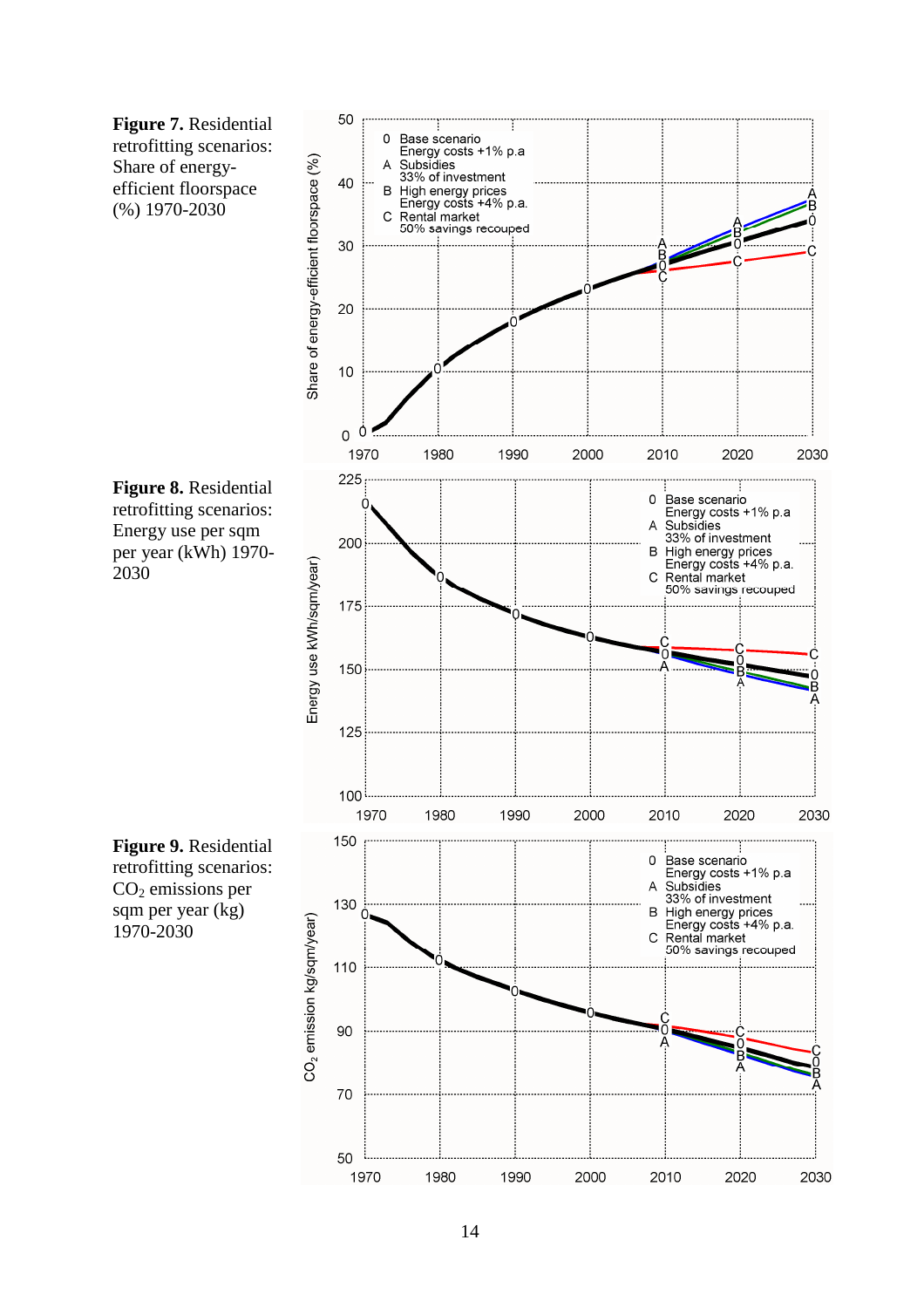It can be seen in Figure 7 that also in the base scenario the share of both new and upgraded energy-efficient residential floorspace tends to increase and that subsidies as well as high energy prices tend to accelerate that increase, while the growth is delayed if the costs of energy retrofitting can only be partly recouped from tenants. This is reflected in the declining energy consumption of residential buildings per sqm floorspace (Figure 8). The decline in  $CO<sub>2</sub>$  emissions per sqm floorspace is even stronger because of more efficient heating systems (Figure 9). However, on a per-capita basis  $CO<sub>2</sub>$  emissions continue to grow because of the growing space consumption due to higher incomes and smaller households so that the 20% greenhouse gas reduction goal of the EU2020 strategy of the European Union is not likely to be achieved.

### **Conclusions**

In conclusion, investments in energy efficiency of homes are characterised by several market imperfections and paradoxes. The empirical evidence on energy profiles of different house types and urban densities is mixed but there are strong indications that future new buildings will be much more energy-efficient due to higher standards imposed by building regulations. However, regulations for new buildings only affect a small proportion of buildings as they do not typically apply to the existing stock. For existing buildings to be upgraded voluntarily, pricing is a key mechanism. In particular, it depends on the willingness of home owners and landlords to invest in energy retrofitting under different market conditions, energy standards, energy prices and public subsidies.

These considerations have so far not been captured by urban models. We argue that a complete model of urban location choice should include the anticipated combined energy cost associated with a particular property and location, composed of both transport and building energy.

What does this mean for the prospect of achieving the energy saving and greenhouse gas reduction targets of national governments and the European Union? The preliminary results of the model runs with the prototype retrofitting submodel suggest that without substantial additional incentives the chances for achieving these targets are not too good.

### **Acknowledgement**

This paper is partly based on research in the project "Implementation of the Energy Transition in the Municipalities of the Ruhr Area" funded by the Foundation Mercator, Essen. The authors are grateful for comments received at the Applied Urban Modelling Symposium 2012 and the Better Building Conference 2013. Franz Fuerst wishes to acknowledge the financial support of the Cambridge University Land Society (CULS)

### **References**

Alcott, B. (2005), Jevons' paradox. *Ecol Econ* 54:9–21.

Allcott, H., Mullainathan S. (2010), 'Behavior and Energy Policy', *Science*, 327:1204–5.

Allcott, H., Greenstone, M. (2012), 'Is there an Energy Efficiency Gap?', *Journal of Economic Perspectives*, 26.1: 3–28.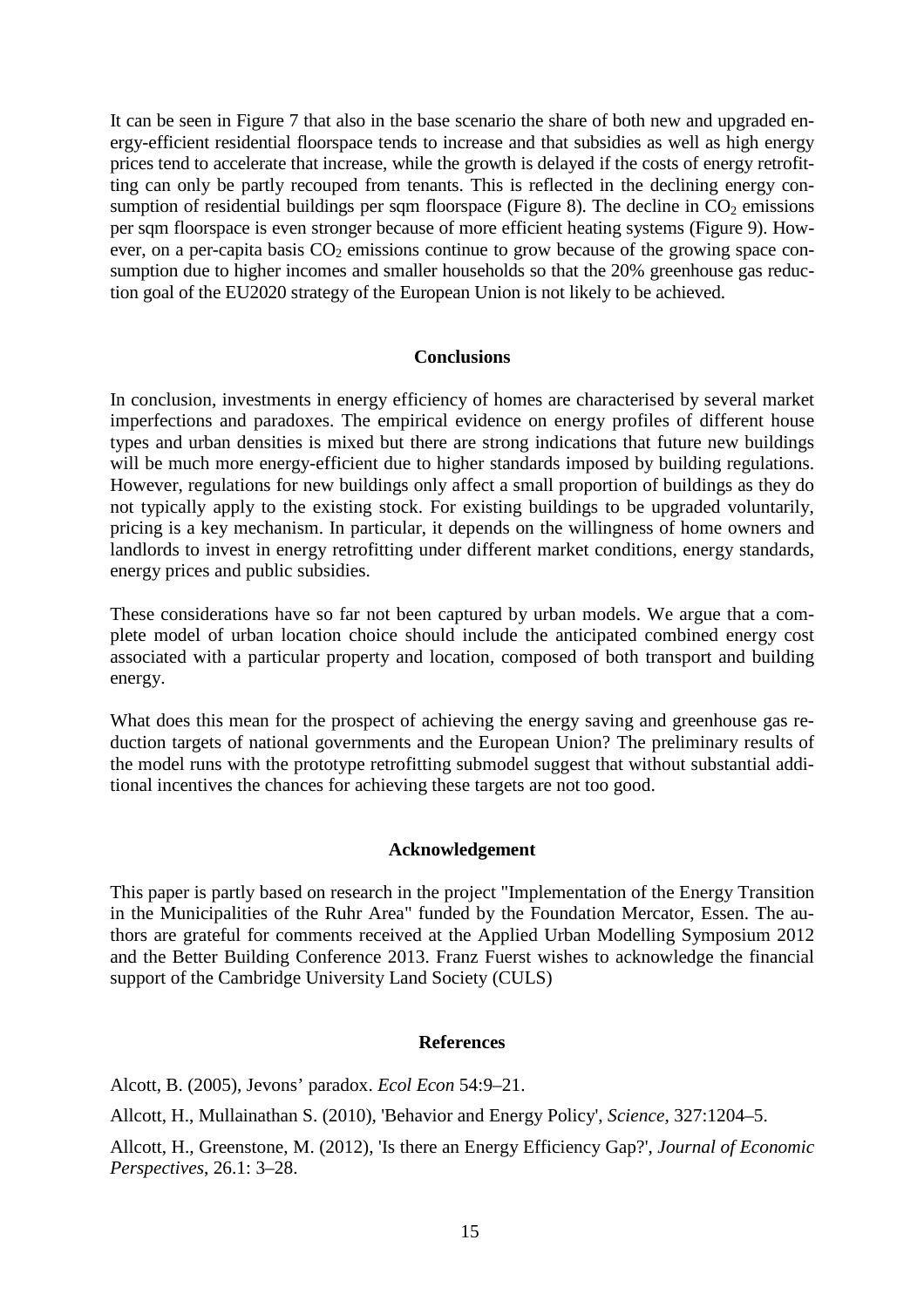Booth, A.T. & Choudhary, R. (2012), 'A Hierarchical Bayesian Framework for Calibrating Micro-Level Models with Macro-Level Data', *Journal of Building Performance Simulation*. In press.

Booth, A.T, Choudhary, R & Spiegelhalter, D.J. (2012), 'Handling Uncertainty in Housing Stock Models', *Building and Environment*, 48: 35–47.

Choudhary, R. (2012), 'Energy Analysis of the Non-Domestic Building Stock of Greater London', *Building and Environment*, 51(0): 243–54.

Crawford-Brown, D. (2012), 'Laying a Foundation for Cambridge Retrofit', Presentation, Cambridge, 17 February 2012.

DeCanio, S.J. (1998), 'The Efficiency Paradox: Bureaucratic and Organizational Barriers to Profitable Energy-Saving Investments', *Energy* Policy, 26.5: 441–54.

DECC (Department of Energy and Climate Change) (2010), *2050 Pathways Analysis*, July 2010 (London, DECC).

DECC (Department of Energy and Climate Change) (2011), *Estimated Impacts of Energy and Climate Change Policies on Energy Prices and Bills* (London, DECC).

DECC (Department of Energy and Climate Change) (2012), *Cavity Wall and Loft Insulation*, http://tools.decc.gov.uk/en/content/cms/statistics/local\_auth/interactive/insulation/index.html.

DENA (Deutsche Energie Agentur) (2010), *Sanierungsstudie. Teil 1: Wirtschaftlichkeit energetischer Modernisierung in Mietwohnungsbau*. Begleitforschung zum dena-Projekt 'Niedrigenergiehaus im Bestand' (Berlin, dena), http://www.dena.de/fileadmin/user\_upload/ Presse/studien\_umfragen/Sanierungsstudie/dena-Sanierungsstudie\_Teil\_1\_MFH.pdf.

DENA (Deutsche Energie Agentur) (2011), *Sanierungsstudie. Teil 2: Wirtschaftlichkeit energetischer Modernisierung in selbstgenutzten Wohngebäuden*. Begleitforschung zum dena-Projekt 'Niedrigenergiehaus im Bestand' (Berlin, dena), http://www.dena.de/fileadmin/user\_ upload/Presse/Meldungen/2012/12–03–26\_dena-Sanierungsstudie\_Einfamilienhaeuser.pdf.

Erhorn, H., Erhorn-Kluttig, H. & Staudt, A. (2010), *Auswirkungen der novellierten Energiesparordnung (EnEV) und des Erneuerbare-Energien-Wärme-Gesetzes (EEWärmeG) 2009 auf die Festlegungen im NEH-Beschluß der Landeshauptstadt Stuttgart*. IBP-Bericht WB 148/ 2010 (Stuttgart, Fraunhofer Institut für Bauphysik), 3.

Ewing, R. & Rong, F. (2008), 'The Impact of Urban Form on US Residential Energy Use', *Housing Policy Debate*, 19(1), 1–30.

Foxon, T. (2012), 'Transition Pathways for a UK Low Carbon Electricity Future', *Energy Policy*, in press.

Fuerst, F. & McAllister, P. (2011), 'Green Noise or Green Value? Measuring the Effects of Environmental Certification on Office Values', *Real Estate Economics*, 39(1), 45–69.

Glaeser, E.L. & Kahn, M.E. (2010), 'The Greenness of Cities: Carbon Dioxide Emissions and Urban Development', *Journal of Urban Economics*, 67(3), 404–18.

Greening, A.L., Greene, D.L. & Difiglio, C. (2000), 'Energy Efficiency and Consumption – the Rebound Effect – a Survey', *Energy Policy*, 28(6), 389–401.

Herring, H. (2006), 'Energy Efficiency – a Critical View', *Energy*, *31*(1), 10–20.

Hausman, J.A. (1979), 'Individual Discount Rates and the Purchase and Utilization of Energy-Using Durables', *Bell Journal of Economics*, 10(1): 33–54.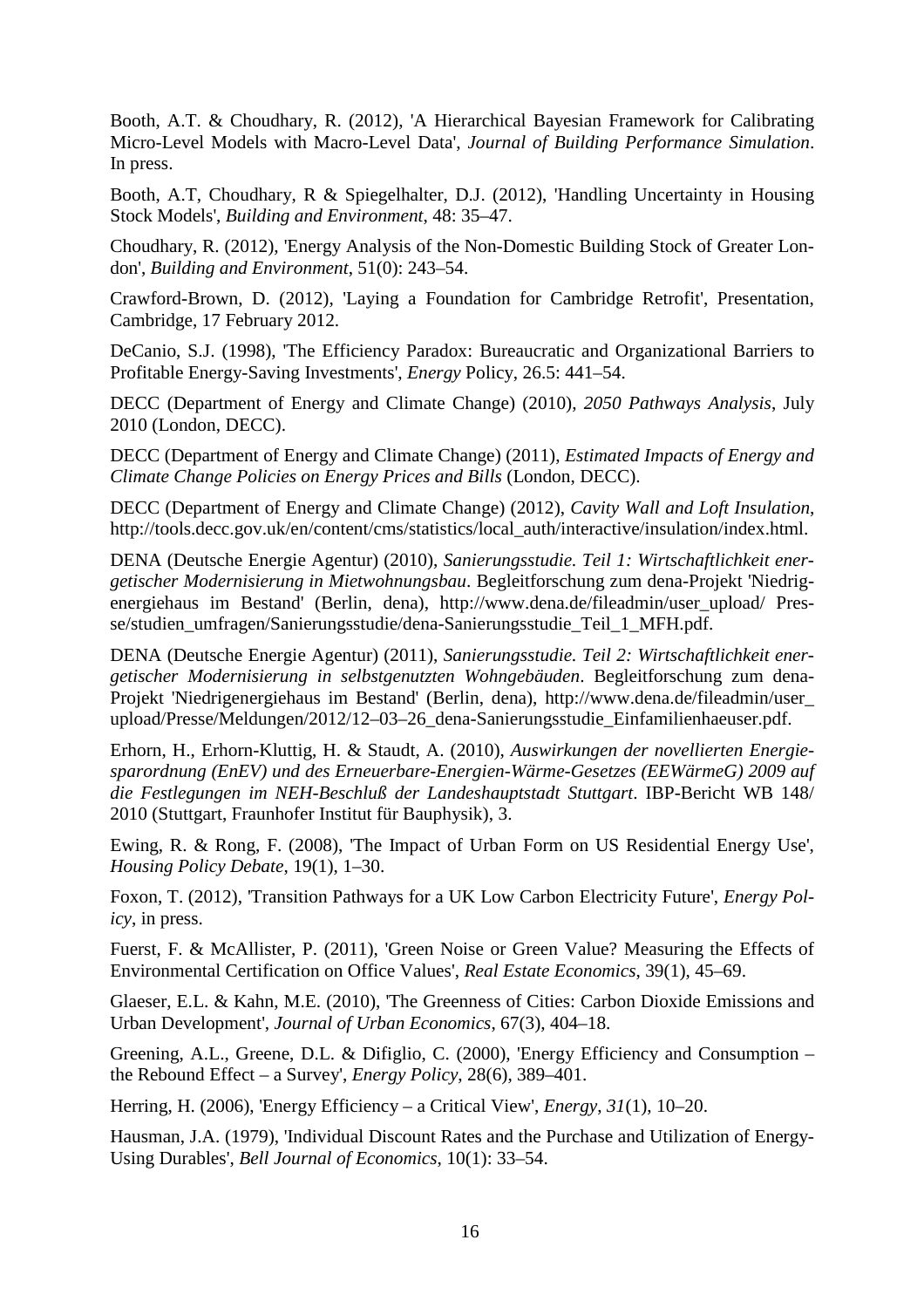Howarth, R.B. & Sanstad, A.H. (1995), 'Discount Rates and Energy Efficiency', *Contemporary Economic Policy* 13 (3) 101*Ð*109.

IPF (Investment Property Forum) (2012), *Costing Energy Efficiency Improvements in Existing Commercial Buildings*. Investment Property Forum Report, 1/2012 (London, IPF).

IW (Institut der deutschen Wirtschaft Köln) (2012), *Energetische Sanierung des Gebäudebestandes: Herausforderungen für private Eigentümer* (Cologne, IW).

Jaffe, A.B., Newell, R.G. & Stavins, R.N. (2005), 'A Tale of Two Market Failures: Technology and Environmental Policy', *Ecological Economics*, 54(2): 164–74.

Jaffe, A. & Stavins, R.N. (1994), 'The Energy Paradox and the Diffusion of Conservation Technology', *Resource and Energy Economics*, 16: 91–122.

Jevons, W.S. (1865), *The coal question; an inquiry concerning the progress of the nation, and the probable exhaustion of our coal-mines* (London, MacMillan).

Kaza, N. (2010), 'Understanding the Spectrum of Residential Energy Consumption: a Quantile Regression Approach', *Energy Policy,* 38(11): 6574–85.

Keirstead, J., Calderon, C. (2012), 'Capturing Spatial Effects, Technology Interactions and Uncertainty in Urban Energy and Carbon Models: Retrofitting Newcastle as a Case-Study', *Energy Policy*, 46: 253–67.

Kenworthy, J.R. (2003), 'Transport Energy Use and Greenhouse Gases in Urban Passenger Transport Systems: a Study of 84 Global Cities', Paper presented at the Third Conference of the Regional Government Network for Sustainable Development, Fremantle, Western Australia. 17–19 September 2003.

Khazzoom, J.D. (1980), 'Economic Implications of Mandated Efficiency in Standards for Household Appliances', *Energy Journal*, 1 (4) (1980): 21–40.

Larson, W., Liu, F. & Yezer, A. (2012), 'Energy Footprint of the City: Effects of Urban Land Use and Transportation Policies', *Journal of Urban Economics*. 72(2), 147-159.

Molloy, R. & Shan, H. (2013), 'The Effect of Gasoline Prices on Household Location'. *Review of Economics and Statistics*, 95(4), 1212-1221.

Myors, P.; O'Leary, R. & Helstroom, R. (2005), *Multi Unit Residential Buildings Energy & Peak Demand Study*. Energy Australia & NSW Department of Infrastructure, Planning and Natural Resources.

NHBC Foundation (2012), *Zero Carbon Strategies for Tomorrow's New Homes*. NHBC Foundation, Zero Carbon Hub Research Report, Milton Keynes: NHBC Foundation.

Norman, J., MacLean, H.L. & Kennedy, C.A. (2006), 'Comparing High and Low Residential Density: Life-Cycle Analysis of Energy Use and Greenhouse Gas Emissions', *Journal of Urban Planning and Development*, 132(1), 10–21.

Randolph, B., Troy, P. (2007), *Energy Consumption and the Built Environment: A Social and Behavioural Analysis*, Research Paper No 7, (Sydney, City Futures Research Centre, University of New South Wales).

Randolph, J. (2008), 'Comment on Reid Ewing and Fang Rong's "The impact of urban form on US residential energy use"', *Housing Policy Debate*, 19(1): 45–52.

Staley, S.R. (2008) 'Missing the Forest through the Trees? Comment on Reid Ewing and Fang Rong's "The impact of urban form on U.S. residential energy use"', *Housing Policy Debate*, 19(1): 31–43.